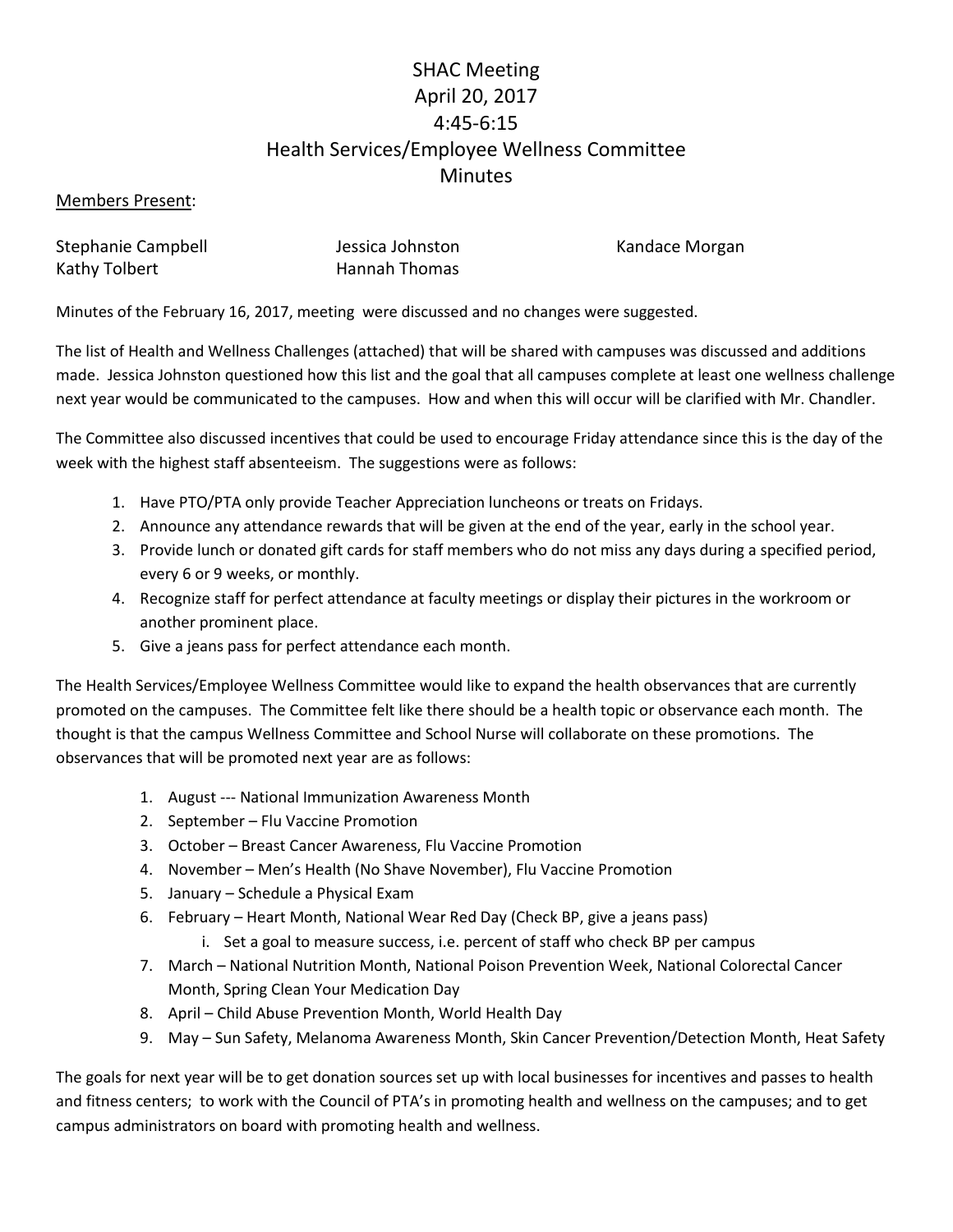### Student Health Advisory Committee Counseling and Psychological Services/Social & Emotional Climate Sub-Committee Thursday, April 20 4:45 PM @ CTE Center

Attendees: James Caldwell, Patti Wilson, Alma Campo, Lisa Putnam, Irene Little, Sunitha Cheruva, Janet Beeler, Amy Kreins, Debbie Weisenbeck, Josh Rubio, Axum Taylor

Committee reviewed items completed for the year:

Campuses in FISD were challenged to have students and staff participate in the Happiness Advantage Challenge by showing gratitude (writing down three things you are thankful for each day); journaling (writing about something positive that has happened in the past 24 hours); displaying acts of kindness (sending an email or text thanking or praising someone in your social support network); exercising (10 minutes per day); and mediating (5 minutes per day to give your mind a break). Many campuses provided incentives for staff participation such as jeans days, gift cards, and food items. Channel 5 aired a story on the FISD Happiness Challenge, FISD Communications Department promoted the Challenge, and one of the Frisco papers included an article about the Challenge. The Challenge was promoted as a school district and community event. Independence High School, Scoggins Middle School, and Pink Elementary utilized a pre-and post-test to evaluate levels of happiness; schools that had the most success provided time to participate during the day, for example writing assignments during ILA or English classes. Also, the schools where principal involvement was high also had a higher participation.

Josh Rubio stated that he and a peer are sending grateful notes to other students who will be attending his college choice, and many have shared how impactful the notes have been. His testimony is proof that gratefulness can create change in attitudes and improve positive thinking.

Committee members discussed ideas for next year:

Making the Happiness Challenge an annual event, but moving it to the fall semester with follow up activities continued throughout the year. The Happiness Challenge is about changing a culture; and with affecting mindfulness positivity, anxiety and stress among staff and students can be reduced. Suggestions for community involvement next year included asking Frisco Style to write an article about the event, using social media to share positive messages, utilizing business sponsors to assist schools, and implementing a reward system for those who participate (ice cream days, motivational speakers).

James Caldwell shared the purpose of the Whole Child Committee on each campus and explained that prevention is provided through classroom meetings. Students shared that learning is more impactful when hearing from peers rather than bringing in motivational speakers.

Each sub-committee shared a synopsis of accomplishments and future goals.

The timeline for applying to participate on next year's SHAC Committee was shared with members; it is hopeful that many of the current members will return to provide consistency.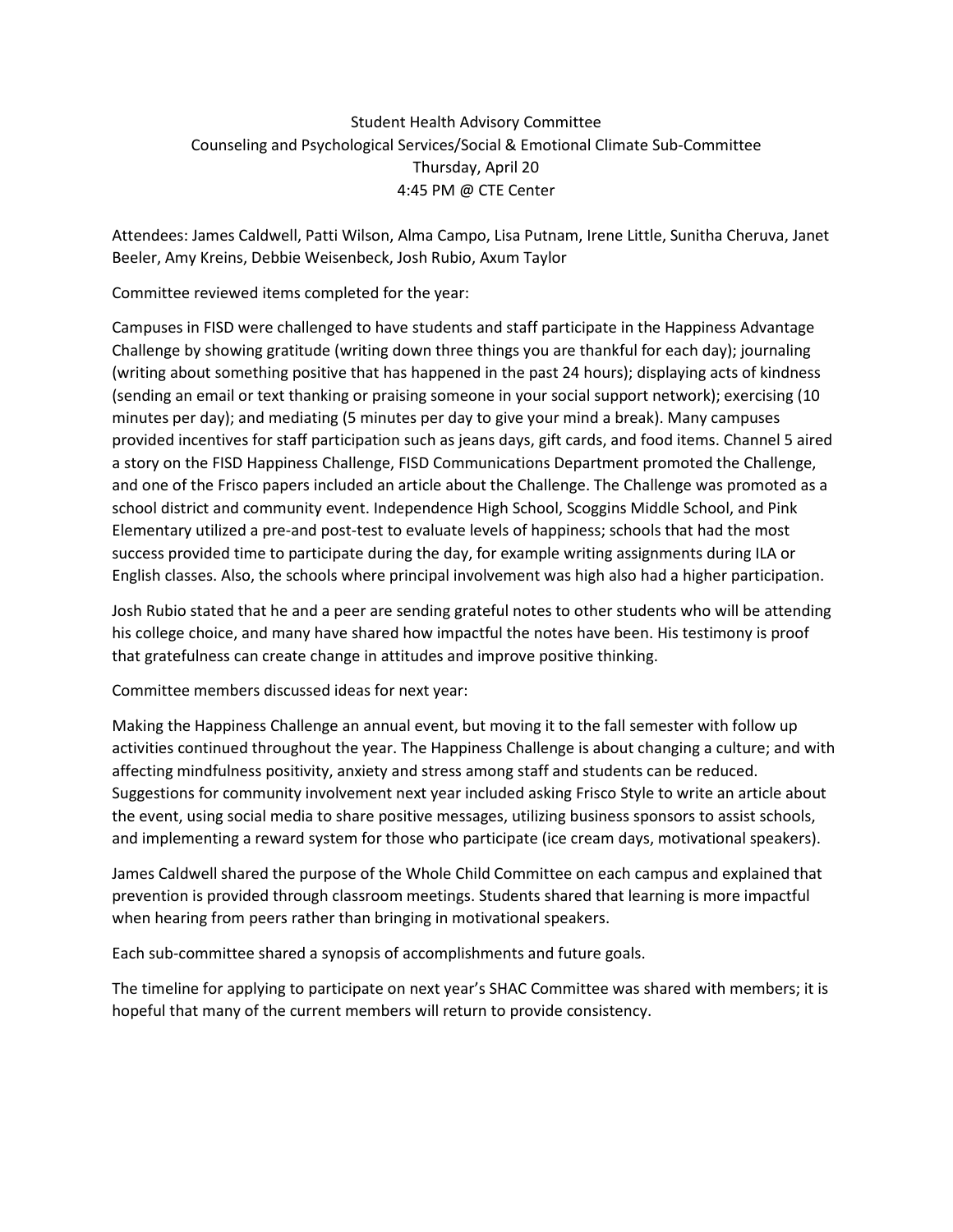## **Notes from the School Health Advisory Council meeting on April 20, 2017**

4:45 – Meeting was called to order.

4:50 – The committees went off to work separately on their own agenda items.

5:45 – James Caldwell discussed some highlights of the "The Happiness Challenge" that the school district took participated in.

5:50 – Each committee discussed what they are currently working on and a recap of their accomplishments for the year.

6:10 – William Solari thanked each member for their time and effort over the past year. He also discussed the process for being on the council next year.

6:14 – Meeting was adjourned.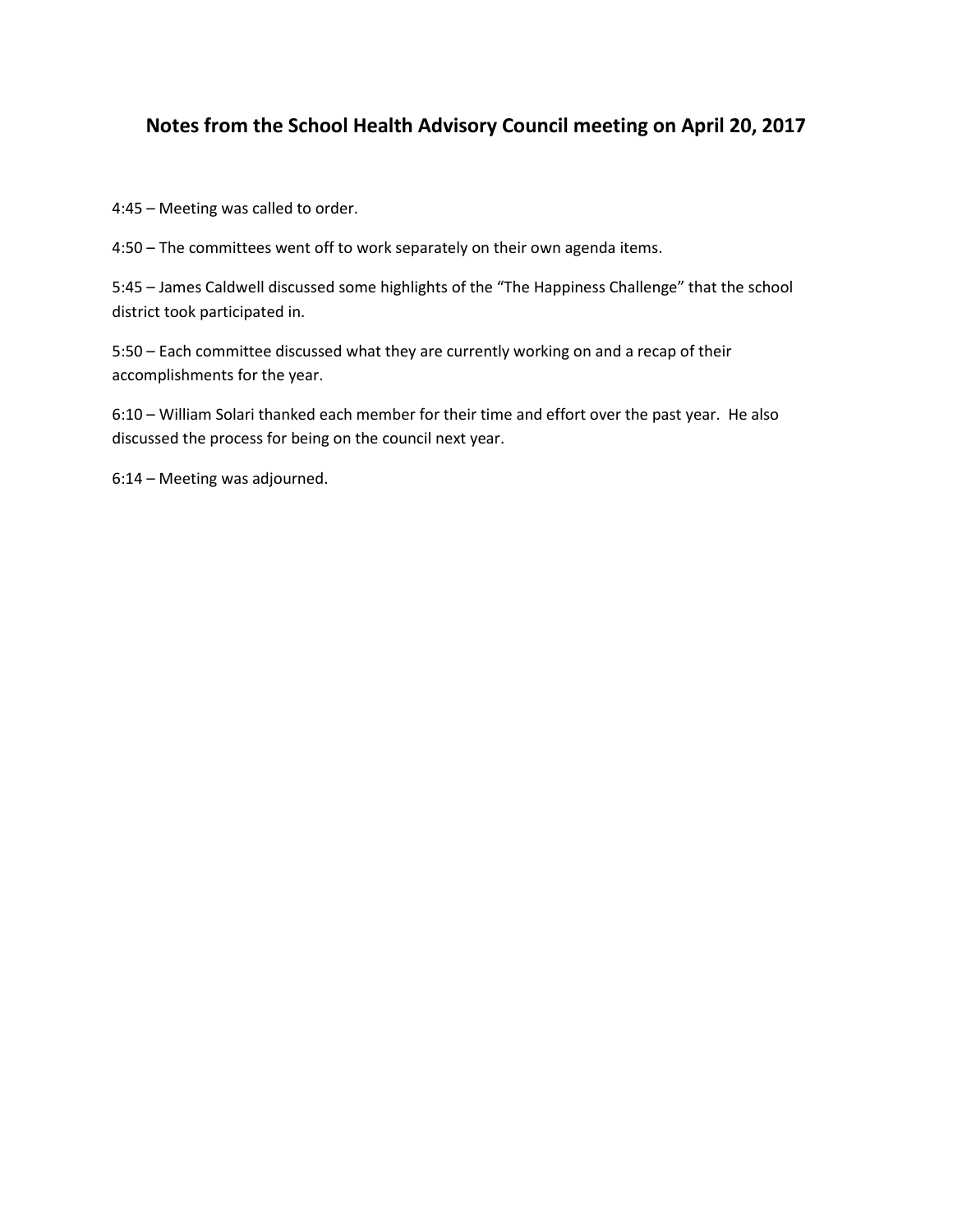Notes from April 20, 2017 Family Engagement and Community Involvement committee meeting

Members present:

Brenda Berry Ashley Martin Myrna Rodriquez Tonya Rajabi William Solari Mark Vowell

### **Public Service Announcements**

- The PSAs will begin to run at the Frisco Square Cinemark Theater on April 28<sup>th</sup> through May 21<sup>st</sup>.
- The PSAs will be shown prior to district events.

### **Inserts for Programs at Fine Arts Events**

- William Solari and Vanessa Sanford are going to work this summer to create the inserts for the Fine Arts Events.
- The design will be a half sheet, front and back color printing.
- The committee came up with the following topics to be discussed on the inserts:
	- o Cyber safety
	- o Wellness/Nutrition/Self-care
	- o Anxiety/Stress reduction
	- o Balancing schedules
	- o Social/Communication skills
	- o Coping skills for adults and children
	- o Environmental issues
- Each section will have current information on a topic as well as resources the reader can look up for more information.
- The information will be for both parents and students.

### **Ideas for next year**

- The committee believes that the following topics are what should be the focus for the 2017- 2018 school year:
	- o Communication on an individual basis to the parents needs to be improved. Parents said that the flow of information from their student's campus is inconsistent and it is the format that they pay most attention to.
	- $\circ$  If there could be an email once a month that discusses upcoming events from central office that home campus principals send out, this may be effective.
- Gather a list of places where families can volunteer here in Frisco to help the community.
- Take the Bright Buddies reading program and expand it to other schools in the district. Increase the number of reading volunteers to include NHS sponsors, student ambassadors and other student leadership organizations.